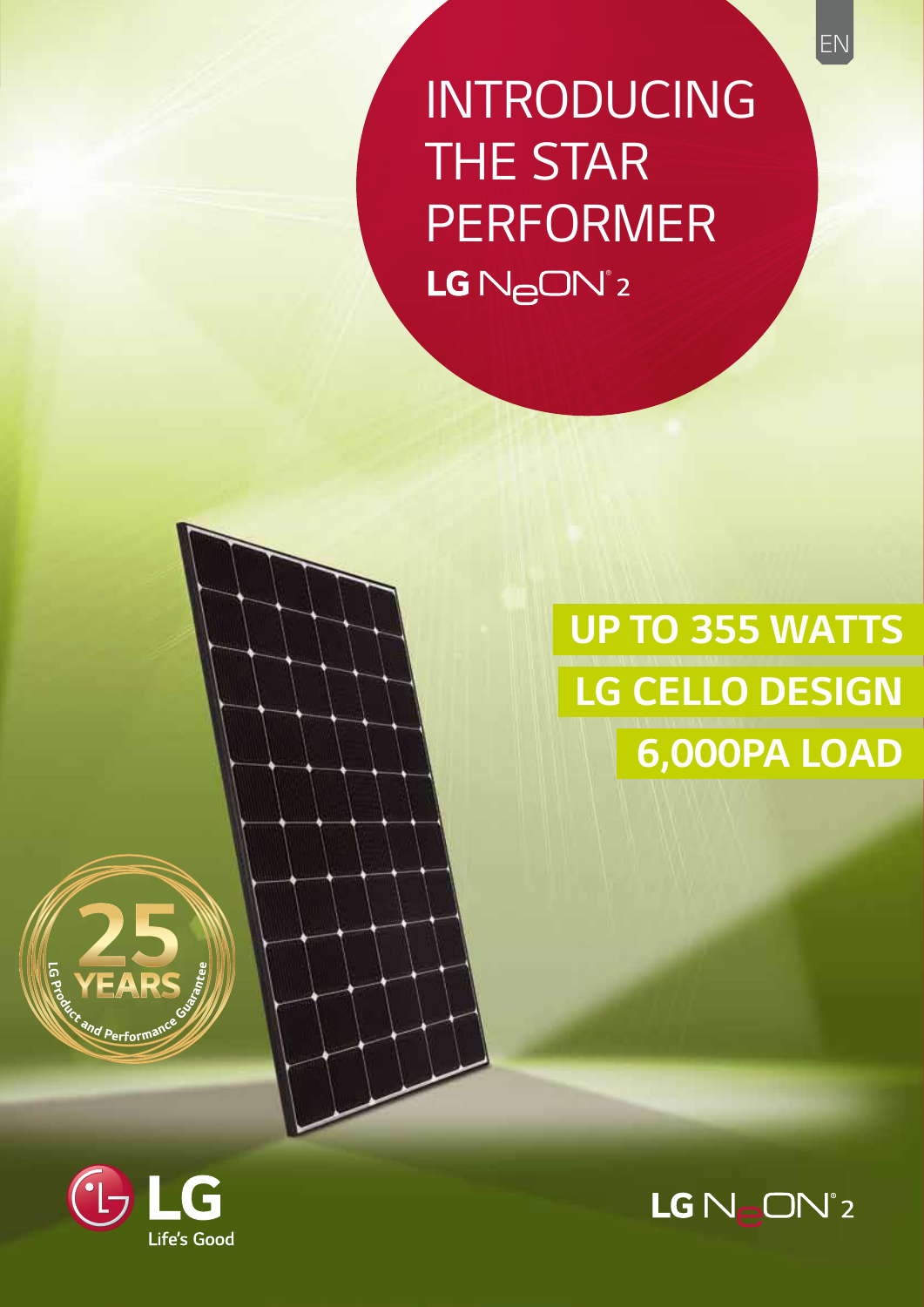# $LG$   $N_{\ominus}$ O $N^{\circ}$ 2

# *LG NeON® 2 – BETTER. MORE EFFICIENT. GUARANTEED.*

LG's NeON<sup>®</sup> 2 solar module now offers even more performance. Featuring a classy new design and with a total of *60 cells, it can withstand a load of 6,000Pa. LG is extending its product warranty from 15 to 25 years and improving its linear performance guarantee to at least 90.08 % of nominal output after 25 years.*

# *LOCAL GUARANTOR, GLOBAL SECURITY*

*LG Solar is part of LG Electronics, a global and*  financially strong company, with over 50 years of *experience.* 

**Good to know:** *LG Electronics is the warrantor for your solar modules. LG Electronics has been present in Europe with many local subsidiaries for decades.*

#### The Warrantor's 2017 Global Sales in Billions of US Dollars



# *EXCELLENT QUALITY, INDEPENDENTLY TESTED*

You can rely on LG. We test our products with double the intensity specified in the IEC standard. This quality is valued by installers across Europe, which is why they have awarded our LG solar modules the "Top Brand PV" stamp of quality for the highest recom*mendation rates for the fourth time in a row.*



# *HIGHER OUTPUT, HIGHER YIELD*

Semiconductor industry know-how is used to achieve a more even cell surface and thus increase efficiency up to over 21%. *The module can evenly apply incident light from both the front and back of the cell, making LG NeON® 2* cells more efficient *than conventional solar cells and producing a higher yield.* 

# *POWERFUL DESIGN, GUARANTEED ROBUST (LG STANDARD)\**

*With reinforced frame design, LG NeON® 2 can endure a front load up to 6,000Pa (represents snow height of normal snow of more than 1,8 meters) and a rear load up to 5,400Pa (represents wind speed of up to 93 m/s, compare max. wind speed of Hurricane Katrina 2005 of max. 75m/s).*



\* Module fully complies with the new IEC 61215-2: 2016 test procedures which confirmed 5.400 Pa front and 4.000 Pa rear side load. LG made internal tests to confirm 6.000 Pa front and 5.400 Pa rear side load also with new IEC 61215-2: 2016 norms. Further tests are on-going. Unless these tests turn out differently, LG confirms 6.000 Pa / 5.400 Pa.<br>\*\* 1) 1st year. min. 98%. 2) After 2nd year. max. 0.33% annual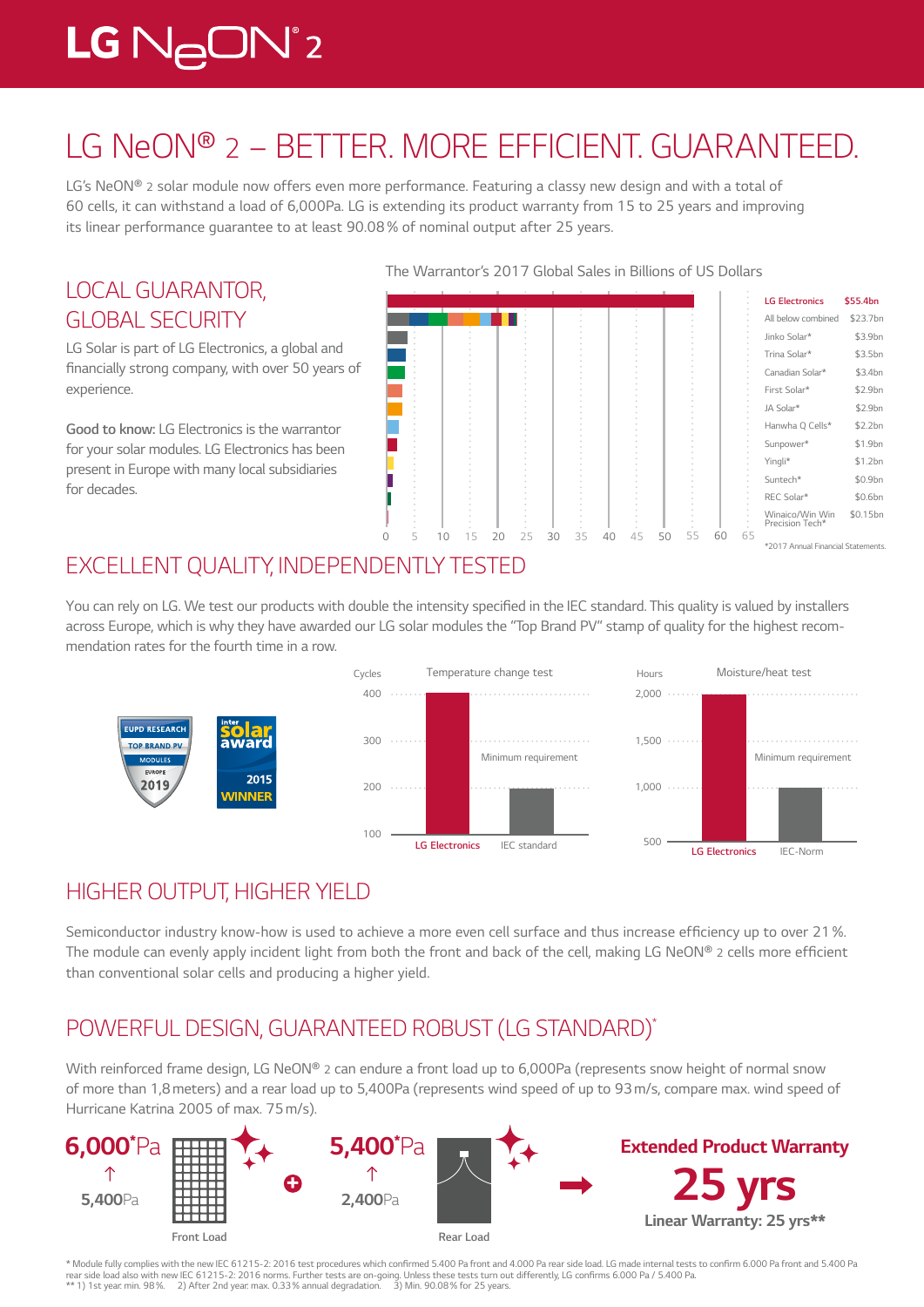# LG N<sub>e</sub>ON<sup>°</sup>2

# LG NeON®2

# *LG355N1C-V5 I LG350N1C-V5 LG345N1C-V5 I LG340N1C-V5*

# *60 Cells*

*LG's new module, NeON® 2, adopts CELLO* **technology.**  *CELLO* **technology replaces 3 busbars with 12 thin wires to enhance power output and reliability.** 

*NeON® 2 demonstrates LG's efforts to increase customer's*  **values beyond efficiency. It features enhanced warranty, durability, performance under real environment, and aesthetic design suitable for roofs.**



*CELLO technology*

# *KEY FEATURES*



## **Enhanced Performance Warranty**

*LG NeON® 2 has an enhanced performance warranty. The annual degradation has fallen from -0.5%/year to -0.33%/year.* 



## **Enhanced Product warranty**

*LG has extended the warranty of the LG NeON® 2 to 25 years, which is among the top of industry standards.*



## *High Power Output*

*Compared with previous models, the*  LG NeON® 2 has been designed to significantly enhance its output efficiency making it efficient *even in limited space.*



## *Double-Sided Cell Structure*

*The rear of the cell used in LG NeON® 2 will contribute to generation, just like the front; the*  light beam reflected from the rear of the module *is reabsorbed to generate a great amount of additional power.*

#### *About LG Electronics*

LG Electronics is a global big player, committed to expanding its operations with the solar market. The company first embarked on a solar energy source research program in 1985, supported by<br>LG Grountries. The LG NeON® (p *commitment to the industry.*